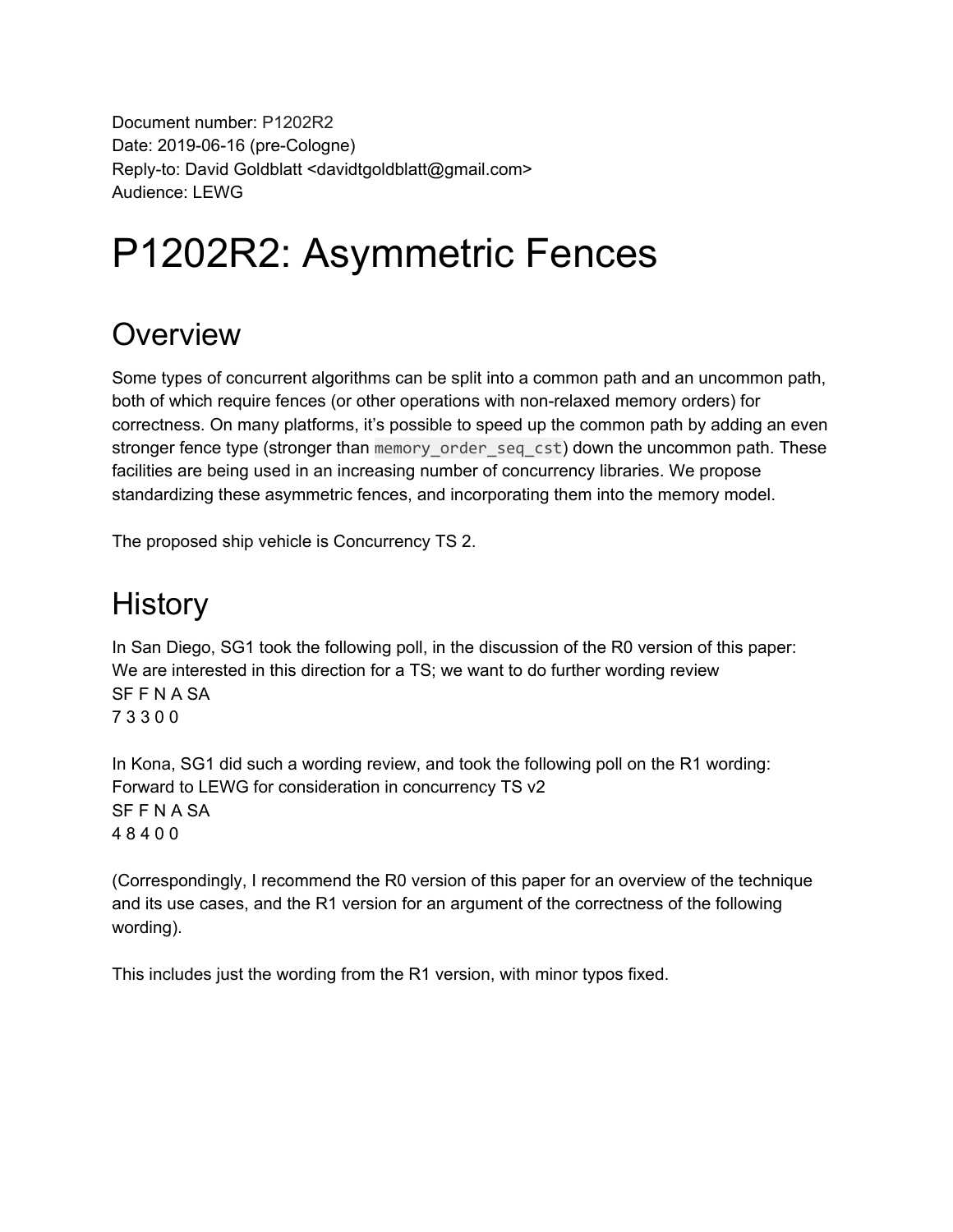# **Wording**

#### Asymmetric fences [atomics.fences.asymmetric]

This section introduces synchronization primitives called *hfences* and *lfences*. Like fences, hfences and lfences can have acquire semantics, release semantics, or both, and may be sequentially consistent (in which case they are included in the total order S on memory order::seq cst operations).

If there are evaluations A and B, and atomic operations X and Y, both operating on some atomic object M, such that A is sequenced before X, X modifies M, Y is sequenced before B, and Y reads the value written by X or a value written by any side effect in the hypothetical release sequence X would head if it were a release operation, and one of the following hold:

- A is a release lfence and B is an acquire hfence; or
- A is a release hfence and B is an acquire lfence

then any evaluation sequenced before A strongly happens before any evaluation that B is sequenced before.

If there are evaluations A and B, and atomic operations X and Y, both operating on some atomic object M, such that A is sequenced before X, X modifies M, Y is sequenced before B, and Y reads the value written by X or a value written by any side effect in the hypothetical release sequence X would head if it were a release operation, and one of the following hold:

- A is a release fence and B is an acquire hfence; or
- A is a release hfence and B is an acquire fence; or
- A is a release hfence and B is an acquire hfence

then A synchronizes with B.

For every pair of atomic operations A and B on an object M, where A is coherence-ordered before B, the total order S on all memory\_order::seq\_cst operations obeys the following properties:

- if A is a memory order::seq cst operation and B happens before a memory order::seq cst hfence Y, then A precedes Y in S; and
- if a memory order::seq cst hfence X happens before A and B is a memory order::seq cst operation, then X precedes B in S; and
- if a memory\_order::seq\_cst lfence X happens before A and B happens before a memory order::seq cst hfence Y, then X precedes Y in S; and
- if a memory order::seq cst hfence X happens before A and B happens before a memory order::seq cst lfence Y, then X precedes Y in S; and
- if a memory order::seq cst hfence X happens before A and B happens before a memory\_order::seq\_cst hfence Y, then X precedes Y in S.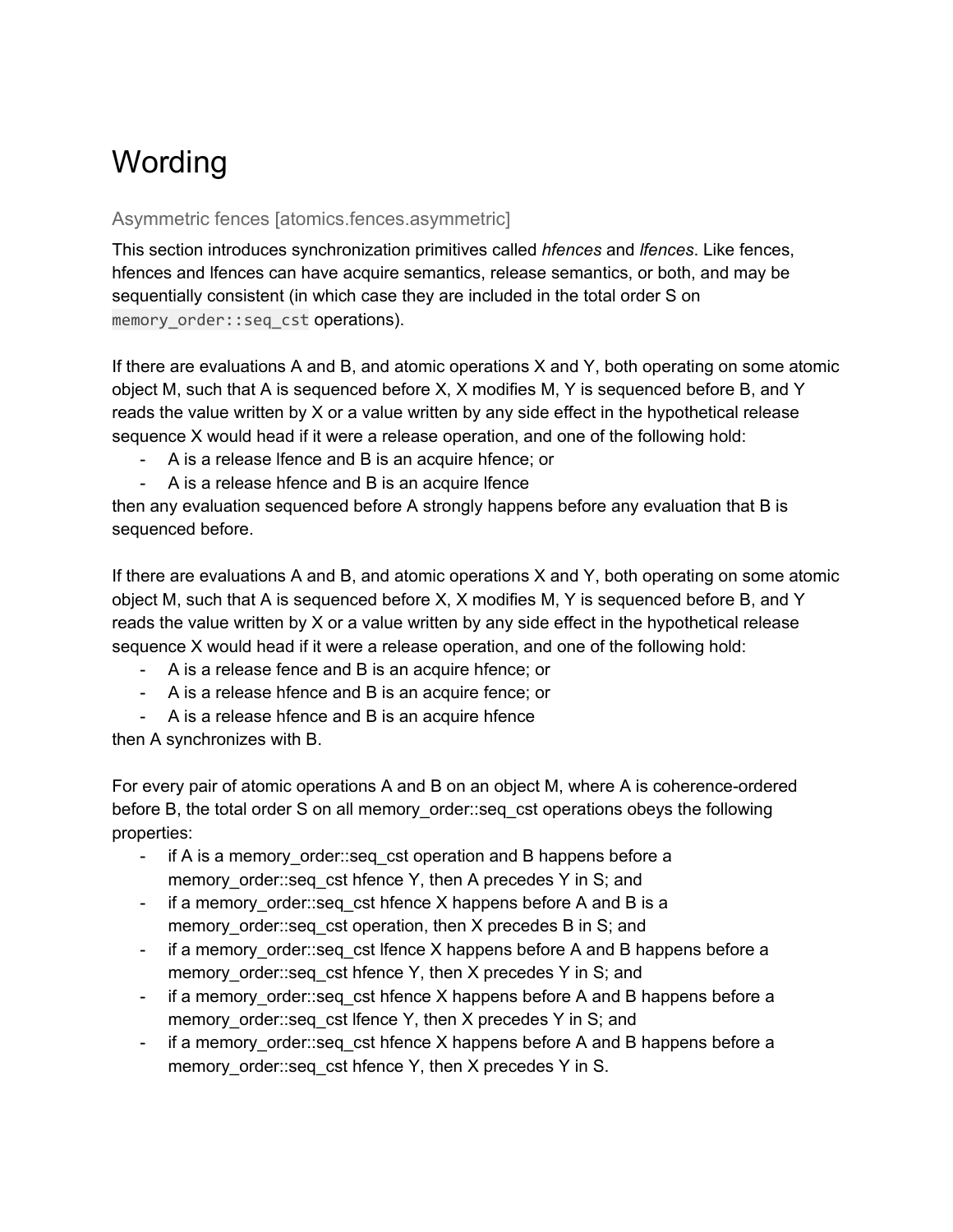[ Note: the constraints implied by a fence and an hfence, or by two hfences, are the same as would be implied by replacing hfences by fences with the same memory order. ]

[ Note: The requirements that the strongly happens before relation places on S are not relaxed for hfences or lfences. ]

**void asymmetric\_thread\_fence\_heavy**(memory\_order order) **noexcept**;

Effects: Depending on the value of `order`, this operation:

- Has no effects, if `order == memory order::relaxed`
- Is an acquire hfence, if `order  $==$  memory order acquire` or `order  $==$ memory order consume`
- Is a release hfence, if `order == memory\_order::release`
- Is an acquire hfence and a release hfence, if `order == memory order acq\_rel`
- Is a sequentially consistent acquire and release hfence, if `order == memory order seq cst`

**void asymmetric\_thread\_fence\_light**(memory\_order order) **noexcept**;

Effects: Depending on the value of `order`, this operation:

- Has no effects, if `order  $==$  memory order relaxed`
- Is an acquire lfence, if `order == memory\_order\_acquire` or `order == memory order consume`
- Is a release Ifence, if `order == memory\_order\_release`
- Is an acquire lfence and a release lfence, if `order == memory order acq\_rel`
- Is a sequentially consistent acquire and release lfence, if `order == memory\_order\_seq\_cst`

[ Note: Delegating both heavy and light fence functions to an atomic thread fence(order) call with is a valid implementation. ]

### Typos fixed

The changes from the R1 wording that SG1 reviewed are the following:

- "A is a release hfence and A is an acquire lfence" -> "A is a release hfence and B is an acquire lfence"
- "acquire and release [h|l]fence" -> "acquire [h|l]fence and a release [h|l]fence".